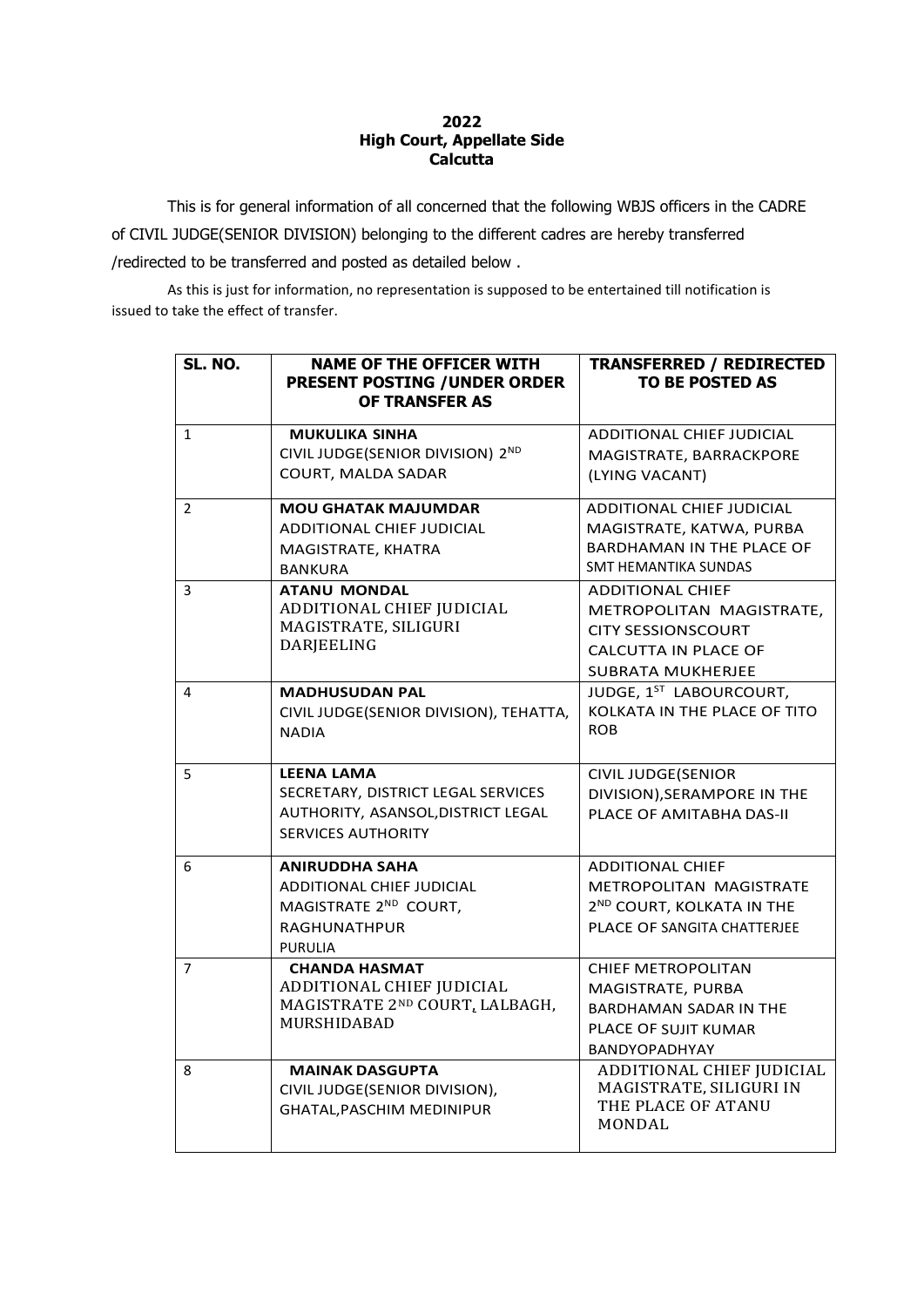| 9  | <b>AMITABHA DAS-II</b><br>CIVIL JUDGE(SENIOR DIVISION),<br>SERAMPORE,<br><b>HOOGHLY</b>                          | SECRETARY, DISTRICT LEGAL<br>SERVICES AUTHORITY, ASANSOL<br>IN THE PLACE OF LEENA LAMA                                           |
|----|------------------------------------------------------------------------------------------------------------------|----------------------------------------------------------------------------------------------------------------------------------|
| 10 | <b>SANGHAMITRA CHATTERJEE</b><br>SECRETARY, DISTRICT LEGAL SERVICES<br>AUTHORITY, HOWRAH                         | CIVIL JUDGE(SENIOR DIVISION),<br>TEHATTA, NADIA, NADIA<br>IN THE PLACE OF<br><b>MADHUSUDAN PAL</b>                               |
| 11 | <b>TITO ROB</b><br>JUDGE, 1ST LABOUR COURT,<br><b>KOLKATA</b>                                                    | CIVIL JUDGE(SENIOR DIVISION)<br><b>JHARGRAM IN THE PLACE OF</b><br>PARNA BHATTACHARYA                                            |
| 12 | <b>SANGRAM SAHA @GOUTAM SAHA</b><br>3RD BENCH, PRESIDENCY SMALL CAUSES<br>COURT, KOLKATA                         | ADDITIONAL CHIEF JUDICIAL<br>MAGISTRATE, JANGIPUR,<br><b>MURSHIDABAD</b><br>IN THE PLACE OF SUPERNA<br>SARKAR                    |
| 13 | <b>GAUTAM KUMAR NAG</b><br>SECRETARY, DISTRICT LEGAL SERVICES<br>AUTHORITY, KOLKATA                              | ADDITIONAL CHIEF JUDICIAL<br>MAGISTRATE 2ND COURT<br>RAGHUNATHPUR,<br><b>PURULIA</b><br>IN THE PLACE OF ANIRUDDHA<br><b>SAHA</b> |
| 14 | <b>SUBRATA MUKHERJEE</b><br>ADDITIONAL CHIEF METROPOLITAN<br>MAGISTRATE, CITY SESSIONS COURT,<br><b>CALCUTTA</b> | CIVIL JUDGE(SENIOR<br>DIVISION) 1ST COURT<br><b>BANKURA (LYING VACANT)</b>                                                       |
| 15 | PARNA BHATTACHARYA<br>CIVIL JUDGE(SENIOR DIVISION),<br><b>JHARGRAM</b>                                           | <b>ADDITIONAL CHIEF JUDICIAL</b><br>MAGISTRATE, KHATRA IN THE<br>PLACE OF MOU GHATAK<br><b>MAJUMDAR</b>                          |
| 16 | <b>SUJIT KUMAR BANDYOPADHYAY</b><br>CHIEF METROPOLITAN MAGISTRATE,<br>PURBABARDHAMAN SADAR                       | CIVIL JUDGE(SENIOR DIVISION)<br>2ND COURT MALDA SADAR IN<br>THE PLACE OF MUKULIKA<br><b>SINHA</b>                                |
| 17 | <b>RANABIR MOHAN CHATTERJEE</b><br>CIVIL JUDGE(SENIOR DIVISION), 2ND<br>COURT RAMPURHAT, BIRBHUM                 | ADMINISTRATIVE OFFICER WEST<br>BENGAL JUDICIAL ACADEMY,<br>KOLKATA IN THE PLACE OF SUDIPA<br><b>BANERJEE</b>                     |
| 18 | <b>SUDIPA BANERJEE</b><br>ADMINISTRATIVE OFFICER WEST BENGAL<br>JUDICIAL ACADEMY, KOLKATA                        | JUDGE 3RD BENCH, PRESIDENCY<br>SMALL CAUSES COURT, KOLKATA<br>IN THE PLACE OF SANGRAM SAHA<br>@GOUTAM SAHA                       |
| 19 | <b>BARUN ROY</b><br>ADDITIONAL CHIEF JUDICIAL<br>MAGISTRATE, GHATAL<br>PASCHIM MEDINIPUR                         | SECRETARY DISTRICT LEGAL<br>SERVICES AUTHORITY, KOLKATA IN<br>THE PLACE OF GAUTAM KUMAR<br>NAG                                   |